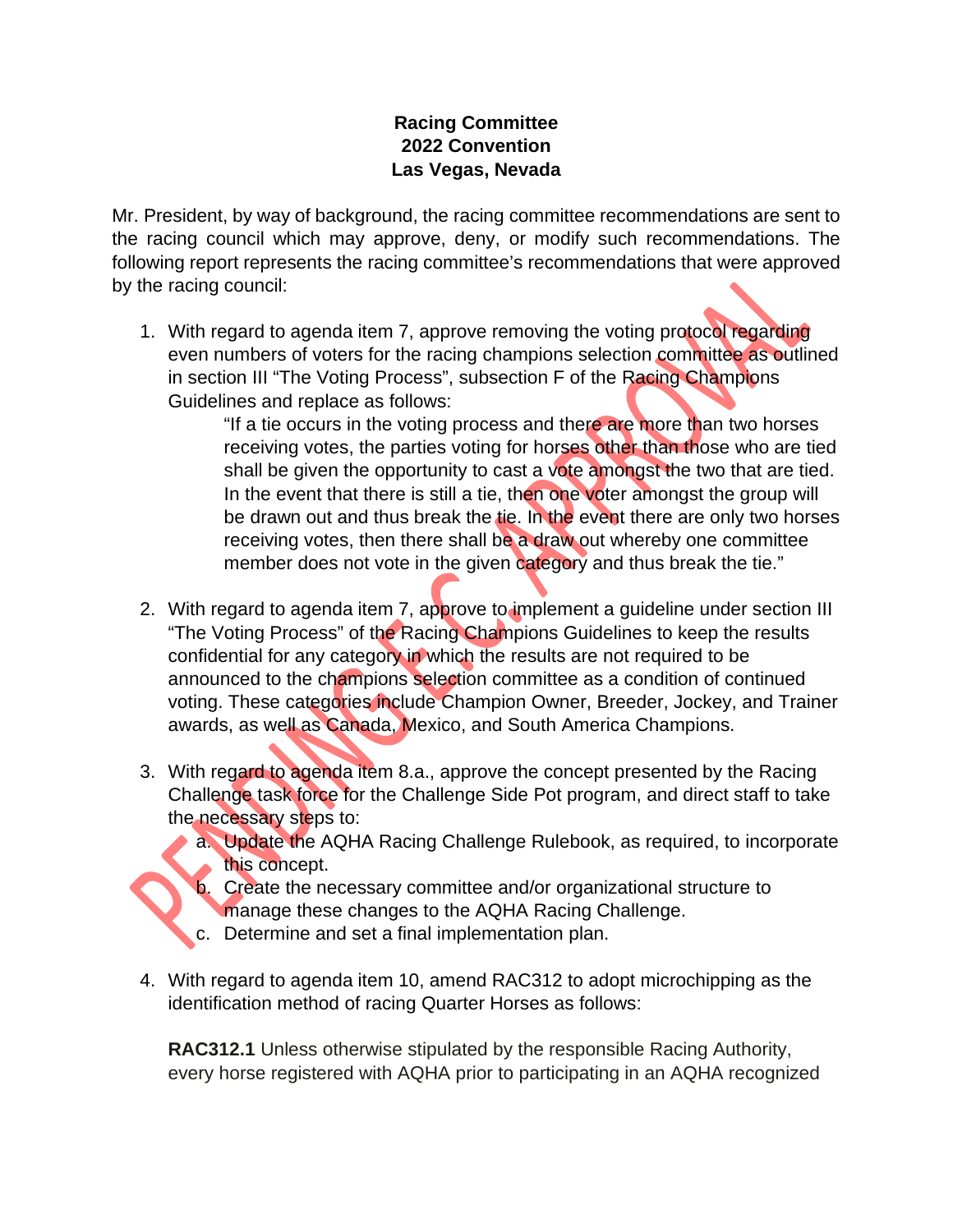race shall be identified **with an ISO compliant microchip in the upper lip or nuchal ligament by an AQHA-authorized identifier or approved veterinarian***.*

**RAC312.2** The official **microchip** identification number shall be noted on the horse's registration certificate and become part of the identifying markings of the horse.

**RAC312.4** The **implantation of microchip and the use of this microchip's unique ID number on a horse** is another means of identification only and, in no event, constitutes a waiver by AQHA of its authority to correct and/or cancel a registration certificate for cause under AQHA's rules and regulations.

**RAC312.5** In order to be eligible to be **microchip** identified, all horses foaled on or after January 1, 1992 shall be parentage verified through genetic testing. The horse's registration certificate shall be issued or reissued designating that the horse has been parentage verified. Payment of all fees, for parentage verification is the expense of the owner of the horse for which **microchip** identification is requested.

**RAC312.6** If a horse is presented for **microchipping** identification with a significant discrepancy in markings, age or other features of the horse according to the registration certificate, the **AQHA-authorized identifier or authorized veterinarian shall refuse to microchip** the horse and report such discrepancies to AQHA. Refer to REG121, for rules pertaining to age determination by tooth examination and ineligibility to compete, if age shown by teeth does not correspond with age shown on registration certificate.

**RAC312.7** A horse owner's refusal to comply with the requirements regarding **microchip** identification or parentage verification shall automatically disqualify such horse from participation in AQHA-approved racing until such time as the owner complies with such requirements. Such refusal is grounds for possible disciplinary action by AQHA.

5. With respect to agenda item 9, approve modifications to the Awards & Media Policy, effective January 1, 2022, as follows:

a. For purposes of this policy, the term "Violation" shall mean:



i. a positive test for **a Class 1 substance, Class 2 substance, Class 3 substance, Clenbuterol,** any prohibited substances in the presiding jurisdiction, or any medications on the ARCI Uniform Classification of Foreign Substances that is assigned a penalty of A **or B**;

- 6. With respect to agenda item 6, the following individuals were selected to serve on the 2022 Champions Selection Committee. Geographic representation was considered when selecting the committee members.
	- 1) Ross Brigden (CAN)
	- 2) Ed McNelis (ID)
- 3) Carol Cooper (CA)
- 4) Mark Brown (NM)